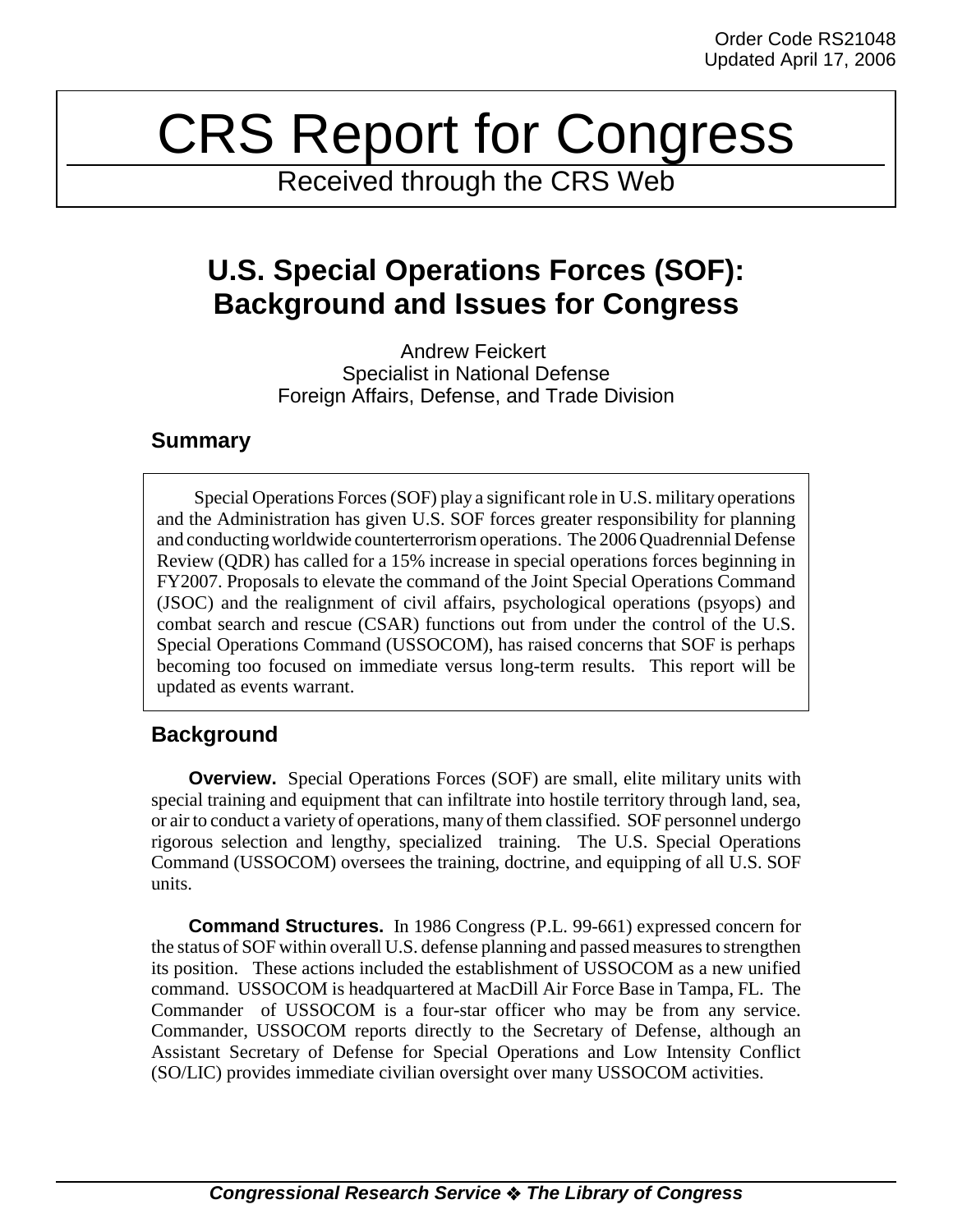**Army Special Operations Forces.**<sup>1</sup> U.S. Army SOF (ARSOF) include 26,000 soldiers from the Active Army, National Guard, and Army Reserve who are organized into Special Forces units, Ranger units, special operations aviation units, civil affairs units, psychological operations units, and special operations support units. ARSOF Headquarters and other resources, such as the John F. Kennedy Special Warfare Center and School, are located at Fort Bragg, NC. Five active Special Forces Groups (Airborne) are stationed at Fort Bragg and at Fort Lewis, WA, Fort Campbell, KY, and Fort Carson, CO. Special Forces soldiers — also known as the Green Berets — are trained in various skills, including foreign languages, that allow teams to operate independently in designated regions of the world. Two Army National Guard SF groups are headquartered in Utah and Alabama. An elite airborne light infantry unit, the  $75<sup>th</sup>$  Ranger Regiment, is headquartered at Fort Benning, GA and consists of three battalions specializing in direct action operations. Army special operations aviation units, including the  $160<sup>th</sup>$  Special Operations Aviation Regiment (Airborne) at Fort Campbell, KY, feature pilots trained to fly the most sophisticated Army rotary-wing aircraft in the harshest environments, day or night, and in adverse weather.

The most frequently deployed SOF assets are civil affairs (CA) units, which provide experts in every area of civil government to help administer civilian affairs in the theater. The  $96<sup>th</sup>$  Civil Affairs Battalion (Airborne) is the only active CA unit; all other CA units reside in four Army Reserve Civil Affairs Commands located in Pensacola, FL, Mountain View, CA, Riverdale, MD, and Bronx, NY. Psychological operations units disseminate information to large foreign audiences through mass media. The active duty  $4<sup>th</sup>$ Psychological Operations Group (Airborne) is stationed at Fort Bragg, and two Army Reserve groups are located in Cleveland, OH, and at Moffett Federal Airfield, CA.

**Air Force Special Operations Forces.**<sup>2</sup> The Air Force Special Operations Command (AFSOC) includes about 10,000 active and reserve personnel, of which about 22% are stationed overseas. AFSOC is headquartered at Hurlburt Field, FL, which is also the home of most of AFSOC's active units, including the 16th Special Operations Wing, the 720th Special Tactics Group, the 18th Flight Test Squadron, and the U.S. Air Force Special Operations School. The 352nd Special Operations Group is at RAF Mildenhall, England, and the 353rd Special Operations Group, is at Kadena Air Base, Japan. Reserve AFSOC components include the 193rd Special Operations Wing, Air National Guard stationed at Harrisburg, PA, the 280th Combat Communications Squadron, Air National Guard stationed at Dothan, AL, and the 919th Special Operations Wing, Air Force Reserve stationed at Duke Field, FL. AFSOC's three active-duty flying units are composed of more than 100 fixed and rotary-wing aircraft. The V-22 Osprey tilt-rotor aircraft, a Marine Corps priority, is also being developed for AFSOC. If procured, SOF CV-22s will conduct long-range vertical takeoff and landing infiltration, exfiltration, and resupply missions.

<sup>&</sup>lt;sup>1</sup> Information in this section was taken from General Bryan Brown, "U.S. Army Special Operations: Focusing on People — Humans are More Important than Hardware," *Army*, Oct. 2001, pp. 157-162.

<sup>&</sup>lt;sup>2</sup> For additional information on Air Force SOF units, see Robert Wall, "Conflict Could Test Special Ops Improvements," *Aviation Week & Space Technology*, Oct. 1, 2001, p. 30.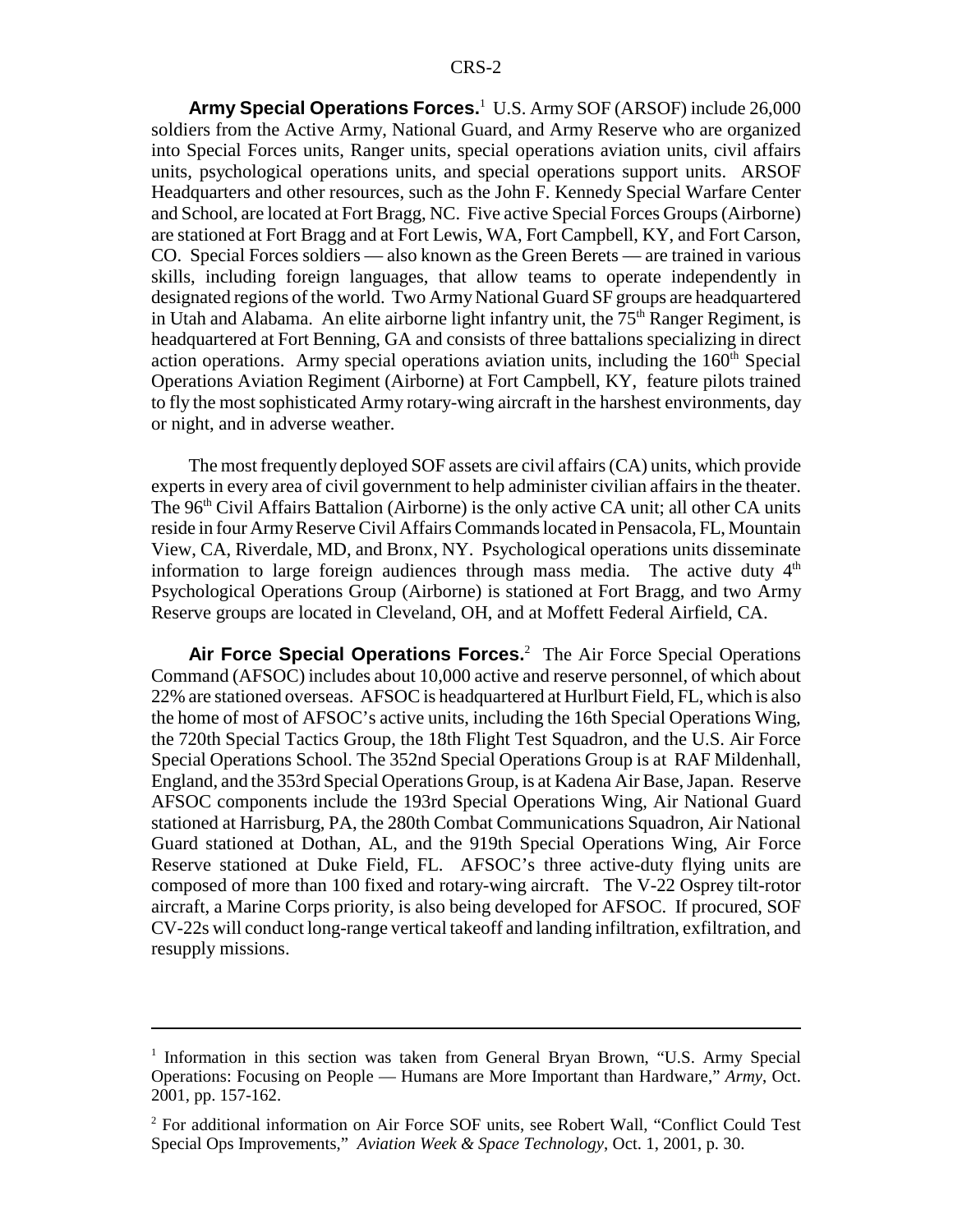**Special Operations Unmanned Aerial Vehicle (UAV) Squadron.**<sup>3</sup> The Air Force is currently standing up a special operations Predator UAV squadron at Indian Springs Auxiliary Field, NV. The squadron will initially consist of 24 MQ-1 aircraft but could eventually add the larger MQ-9 Predator B when the aircraft completes development. The Air Force has not announced a specific timetable for the completion of the stand up of the AFSOC Predator squadron. The Air Force was formally tasked to stand up this squadron in the 2006 Quadrennial Defense Review.<sup>4</sup>

**Naval Special Operations Forces.**<sup>5</sup> The Naval Special Warfare Command (NSWC) is located in Coronado, CA. The major operational components of NSWC include Naval Special Warfare Groups 1 and 3 stationed in San Diego, CA, and Naval Special Warfare Groups 2 and 4 in Norfolk, VA. These components deploy SEAL Teams, SEAL Delivery Vehicle Teams, and Special Boat Teams worldwide to meet the training, exercise, contingency and wartime requirements of theater commanders. NSWC has approximately 5,400 total active-duty personnel — including 2,450 SEALs and 600 Special Warfare Combatant-craft Crewmen (SWCC) — as well as a 1,200-person reserve component of approximately 325 SEALs, 125 SWCC and 775 support personnel. SEALs are considered the best-trained combat swimmers in the world, and can be deployed covertly from submarines or from sea-based aircraft.

**Marine Special Operations Command (MARSOC).**<sup>6</sup> On November 1, 2005, DOD announced the creation of the Marine Special Operations Command (MARSOC) as a component of USSOCOM. MARSOC will consist of three subordinate units — the Marine Special Operations Regiment, the Foreign Military Training Unit, and the Special Operations Support Group — totaling approximately 2,600 Marines. MARSOC Headquarters, the Foreign Military Training Unit, and the Special Operations Support Group will be stationed at Camp Lejeune, NC. The Marine Special Operations Regiment will also have its headquarters at Camp Lejeune and will have an element stationed at Camp Pendleton, CA. An activation date for MARSOC and its subordinate units has not yet been determined but MARSOC officials will reportedly deploy six Foreign Military Training Units and one special operations company this summer.<sup>7</sup> USSOCOM and the Marine Corps were formally tasked to stand up MARSOC in the 2006 Quadrennial Defense Review (QDR).<sup>8</sup>

<sup>&</sup>lt;sup>3</sup> Information in this section is from Bruce Rolfsen, "Spec Ops Predators," Armed Forces Journal, July 2005, pp. 18-19.

<sup>4</sup> Department of Defense, Quadrennial Defense review Report, February 6, 2006, p. 5.

<sup>&</sup>lt;sup>5</sup> Information in this section is from the U.S. Naval Special Warfare Command's Official website, [https://www.navsoc.navy.mil/], accessed on May 26, 2005.

<sup>&</sup>lt;sup>6</sup> Information in this section is taken from DOD Press Release No. 1127-05, dated Nov. 1, 2005, Subject: Secretary of Defense Approves Marine Special Operations Command; Donna Miles, "Marine Corps to Join U.S. Special Operations Command," American Forces Press Service, Nov. 1, 2005; and Christian Lowe, "U.S. Marine Corps to Create Special Operations Unit," Defense News, Nov. 1, 2005.

<sup>7</sup> Copley News Service, "Marine Corps Force Deploys in Summer," *San Diego Union Tribune,* March 16, 2006.

<sup>&</sup>lt;sup>8</sup> Department of Defense, Quadrennial Defense Review Report, February 6, 2006, p. 5.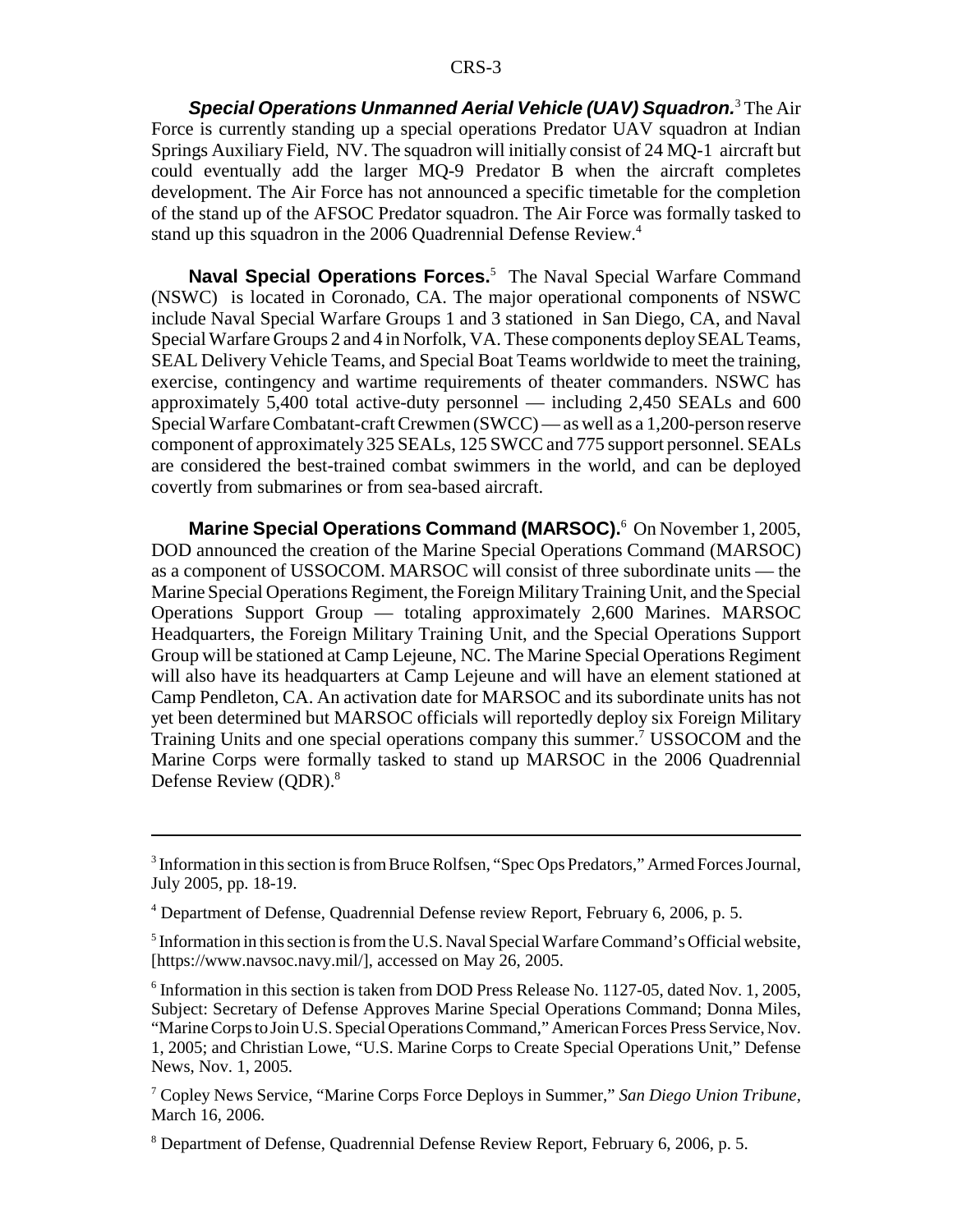**Joint Special Operations Command (JSOC).** According to DOD, the JSOC is "a joint headquarters designed to study special operations requirements and techniques; ensure interoperability and equipment standardization; plan and conduct joint special operations exercises and training; and develop joint special operations tactics."9 While not official acknowledged by DOD or USSOCOM, JSOC, which is headquartered at Pope Air Force Base in North Carolina, is widely believed to command and control what are described as the military's three special missions units - the Army's Delta Force , the Navy's SEAL Team Six, a joint unit allegedly designed to conduct clandestine operations, as well as the  $75<sup>th</sup>$  Ranger Regiment, the  $160<sup>th</sup>$  Special Operations Aviation Regiment and the Air Force's  $24<sup>th</sup>$  Special Tactics Squadron.<sup>10</sup> JSOC's primary mission is believed to be identifying and destroying terrorists and terror cells worldwide.

#### **Current Topics**

**Global War on Terror.** Special operations forces continue to operate in Iraq and Afghanistan where they are actively pursuing key insurgents. U.S. SOF continue their involvement in the Philippines and Colombia where their role is strictly limited to training the armed forces of those respective countries in counterterror and counterinsurgency tactics. U.S. SOF are also involved in operations in the Horn of Africa region as part of Combined Joint Task Force Horn of Africa (CJTF-HOA) where the focus of U.S. activities is training regional militaries.

**Quadrennial Defense Review and Proposed SOF Expansion.** In addition to standing up an Unmanned Aerial Vehicle squadron and the Marine Corps Special Operations Command, the 2006 QDR calls for the following initiatives to begin in FY2007:

- An overall increase of SOF by 15%;
- Increase in the number of Army Special Forces battalions by one-third;
- An increase in SEAL team manning and the development of a riverine warfare capability; and
- Expansion of Psychological Operations and Civil Affairs units by 3,700 personnel - a 33% increase.<sup>11</sup>

According to analysts, such a proposed expansion of Army SOF would lead to an increase from 15 to 20 active duty battalions, creating approximately 90 additional A-Teams.<sup>12</sup>

10 Sean D. Naylor, "JSOC to Become Three-Star Command," *Army Times,* February 13, 2006.

 $11$  Ibid.

<sup>9</sup> USSOCOM Website [http://www.socom.mil/components/components.htm], accessed April 4, 2006.

<sup>12</sup> Reuters, "Pentagon Plans Major Increase in Special Forces," *New York Times on the Web,* (continued...)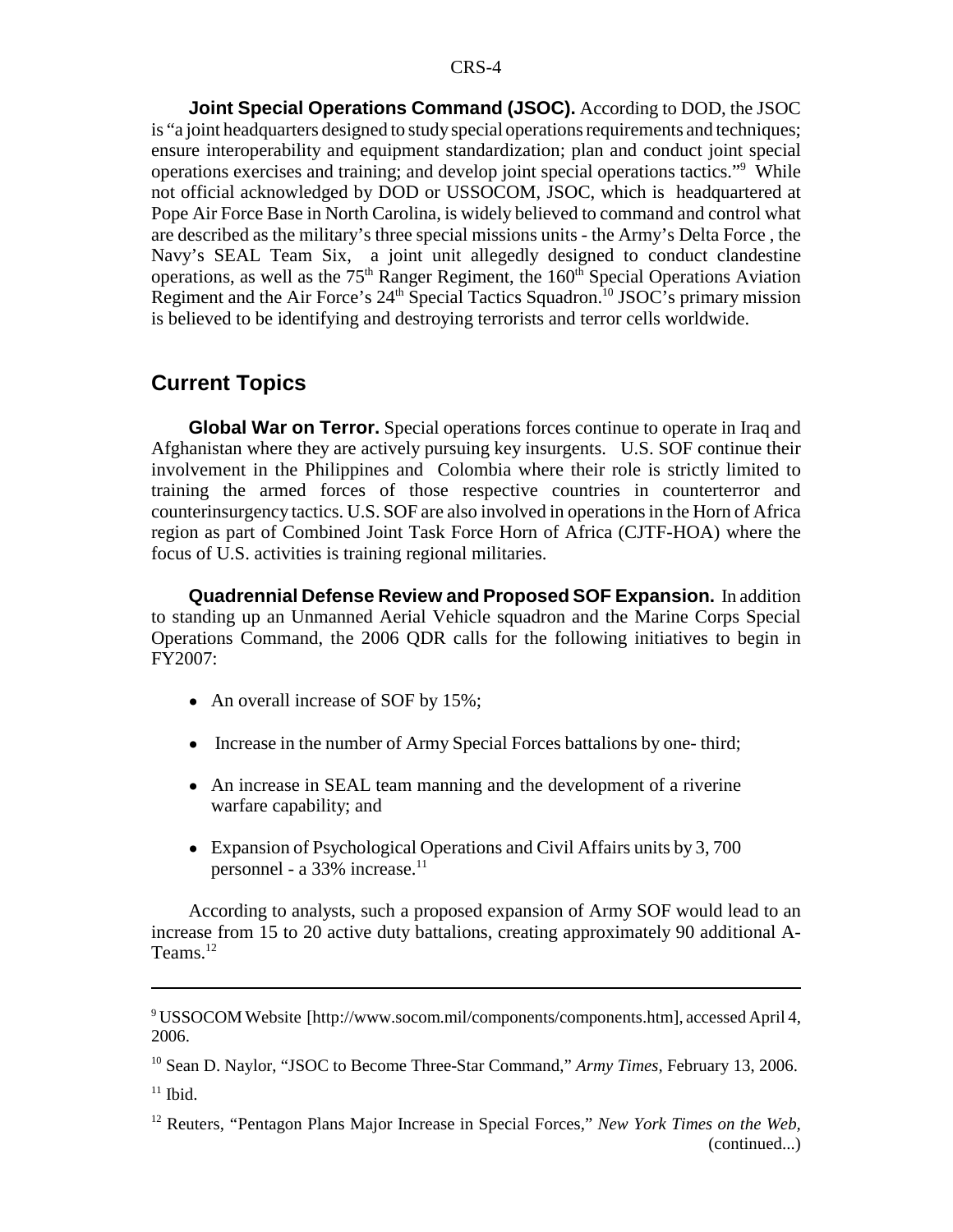**Joint Special Operations Command (JSOC) to Become a Three-Star Command.**<sup>13</sup> Reports suggest that DOD will accept an independent report's recommendation to make the commander of JSOC a three-star (Lieutenant General or Vice Admiral) versus its current two-star (Major General or Rear Admiral (Upper Half)) billet. The report was allegedly commissioned by the Secretary of Defense in October 2005 after meeting with USSOCOM leadership and then reportedly expressing a "lack of confidence" in USSOCOM's assessment of its capabilities, having been told by USSOCOM officials that despite a substantial commitment of funds, that USSOCOM's capabilities were "declining." An additional recommendation from the independent committee chaired by retired Army General Wayne Downing (a former USSOCOM and JSOC commander) to temporarily remove JSOC from USSOCOM and have it report directly to the Secretary of Defense was reportedly opposed by the Joint Chiefs of Staff and therefore not implemented.

**Civil Affairs/Psychological Operations Shifted out of USSOCOM.**14 One report suggests that the majority of Civil Affairs and Psychological Operations forces will be shifted from USSOCOM to the conventional Army. This reorganization, under discussion for more than a year, was reportedly ordered by the Secretary of Defense and plans for implementing this change are to be presented to him by this Spring. Under this new arrangement, reserve component civil affairs and psyops units will have an association with active Army brigade combat teams for training and deployment purposes. USSOCOM will retain active duty civil affairs and psychological operations units under its command.

**Combat Search and Rescue (CSAR) to Move to Air Combat Command.**<sup>15</sup> According to one report, the Chief of Staff of the Air Force, General T. Michael Moseley, has decided to move the Air Force's HC-130 and HH-60 rescue aircraft, along with its rescue officers and pararescue troops - also known as PJs - from the Air Force Special Operations Command (AFSOC) to the Air Combat Command (ACC). This move, supposedly based on lessons learned from Afghanistan and Iraq, is intended speed the ability to dispatch aircraft and rescue specialists to search for and retrieve downed air crews. General Moseley suggested that combat search and rescue, under previous command arrangements, was not always on the top of USSOCOM's list of priorities and that CSAR assets were often used on SOF-type missions and not always available to conduct search and rescue operations.

 $12$  (...continued)

January 24, 2006.

<sup>&</sup>lt;sup>13</sup> Information in this section is from Sean D. Naylor's, "JSOC to Become Three-Star Command," *Army Times,* February 13, 2006 and SpecOps Beset by Command Confusion, *Army Times,* March 3, 2006.

<sup>&</sup>lt;sup>14</sup> Information in this section is from Joshua Kucera, "Civil Affairs, Psyops Shift Away from SOCOM," *Jane's Defense Weekly,* March 22, 2006.

<sup>&</sup>lt;sup>15</sup> Information in this section is from John T. Bennett, "Moseley: Move to ACC Will Elevate CSAR to "Primary Mission' Status," *InsideDefense.com,* February 27, 2006.